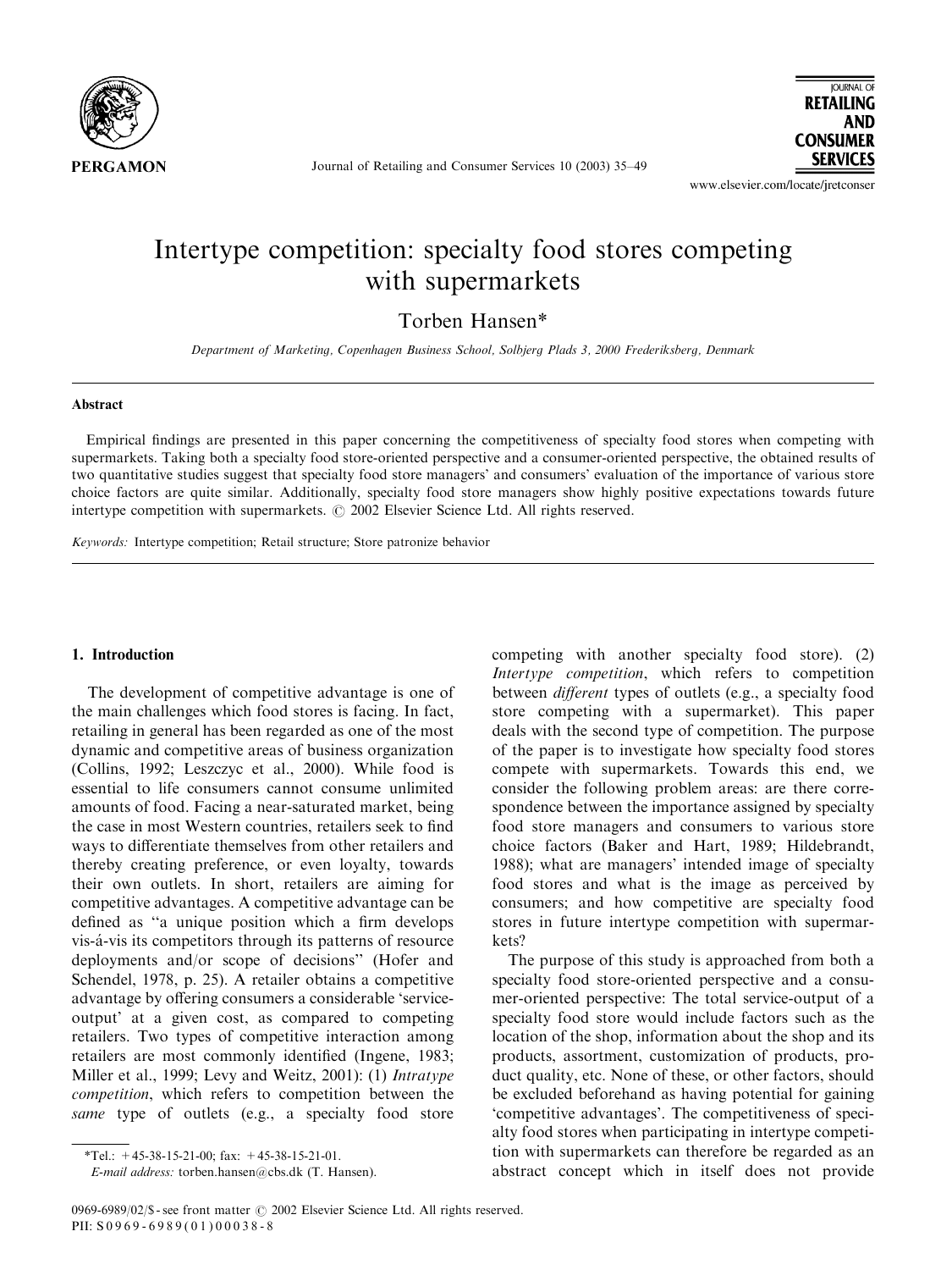much information about the critical success factors of specialty food stores. Instead, a distillation of the concept has to be made in order to provide more specific information about the factors which specialty food stores considers as being important for their competitiveness. However, whether the perceived critical success factors of specialty food store managers are sufficient for competing in the food market depends highly on the importance attached by consumers to these critical factors when choosing among different types of food-outlets. In consequence of these considerations, two quantitative studies were conducted. The first study elicits specialty food store managers' opinions of their critical success factors and of their estimated future competitiveness when competing with supermarkets. This study encompasses four types of specialty food stores. The second study elicits consumers' assessments of the most important store choice factors when deciding whether to choose a specialty food store or a supermarket.

This paper takes its point of departure in the Danish retailing. The historical development in Danish retailing has in general terms been close to the historical development in the rest of the Western countries. Like in most other Western countries there has been a decrease in the number of food outlets complemented by a larger geographical and economical concentration of retailers. The results obtained in this study might therefore also be of interest to retailers and academics in other Western countries. This paper is organized as follows: In Section 2, a review of the present intertype competitive position of specialty food stores is conducted. Also, an overview of the Danish food retail structure is provided. In Section 3, four research questions are established, as is the methodology used. The results of the two empirical studies are presented in Section 4. Section 5 discusses the implications of the obtained results and provides suggestions for further research. In Section 6 some concluding remarks are proposed.

#### 2. The competitive context

According to Porter (1979, p. 215) ''an industry can...be viewed as composed of clusters or groups of firms, where each group consists of firms following similar strategies in terms of key decision variables...I define such groups as strategic groups''. The Danish retail food market can be divided into six strategic groups each offering a unique mix of price, service, and products. Three of these strategic groups—warehouses, discount supermarkets, and conventional supermarkets—compete for the major shopping trips of consumers and can together be labeled the 'supermarket market' (see Marion, 1998). Other three strategic groups—minimarkets, specialty food stores, and kiosks—compete for fill-in or specialty shopping. These three groups can together be labeled the 'fill-in market' (see Marion, 1998). Although the supermarket market and the fill-in market represent two different ways of distributing food to consumers they both compete for the consumers' food money. In this paper, the widest possible definition of a 'supermarket' is used covering the 'supermarket market'. With regard to the fill-in market this paper is focusing on specialty food stores only. A specialty store is usually defined as ''a small or medium-sized establishment or boutique handling limited lines of goods'' (Stern & El-Ansary, 1988, p. 42).

### 2.1. The Danish supermarket market and specialty food stores

Various formats constitute the supermarket market in Denmark, namely discount stores, warehouses (i.e. hypermarkets and combination stores), and conventional supermarkets (including up-scale supermarkets). Two large supermarket groups, Dansk Supermarket and FDB, dominate the Danish supermarket market having a total marketshare of 68% (2000). The corporate retail chain Dansk Supermarked (marketshare 25%) is owned bythe Dansk Supermarket Ltd. whereas FDB (marketshare 43%) is a consumer co-op. The Danish independents hold together a marketshare of  $28\%$ . Fifty five percent of the independents are joined in wholesalesponsored voluntary cooperative groups, whereas  $32\%$ are joined in retail-sponsored cooperatives (refer to Levy & Weitz, 2001). Aldi, the German discount store chain, holds a marketshare of 4% of the supermarket market.

The Dansk Supermarket comprises the discount store chain Netto (marketshare 10%), the hypermarket chain Bilka (marketshare 5%), and the combination store chain Føtex (marketshare  $10\%$ ). FDB comprises the discount store chain Fakta (marketshare 7%), the hypermarket chain OBS (marketshare 3%), the combination store chain Kvickly (marketshare 9%), the conventional supermarket chains SuperBrugsen (marketshare 16%) and Dagli'Brugsen (marketshare 5%), and the up-scale chain Irma (marketshare 2%). The Danish independents comprise conventional supermarkets (total marketshare 22%), discount supermarkets (total marketshare of 4%) and others (total marketshare  $2\%$ ). In general, Danish specialty food stores can be characterized as owner managed independents, since cooperation and integration among these stores is almost absent (MBI, 2000; Stockmann, 2000). There are a total of  $5700$   $(2000)$  specialty food stores in Denmark which together hold a marketshare of 45% of the fill-in food market and about 12% of the total food market.